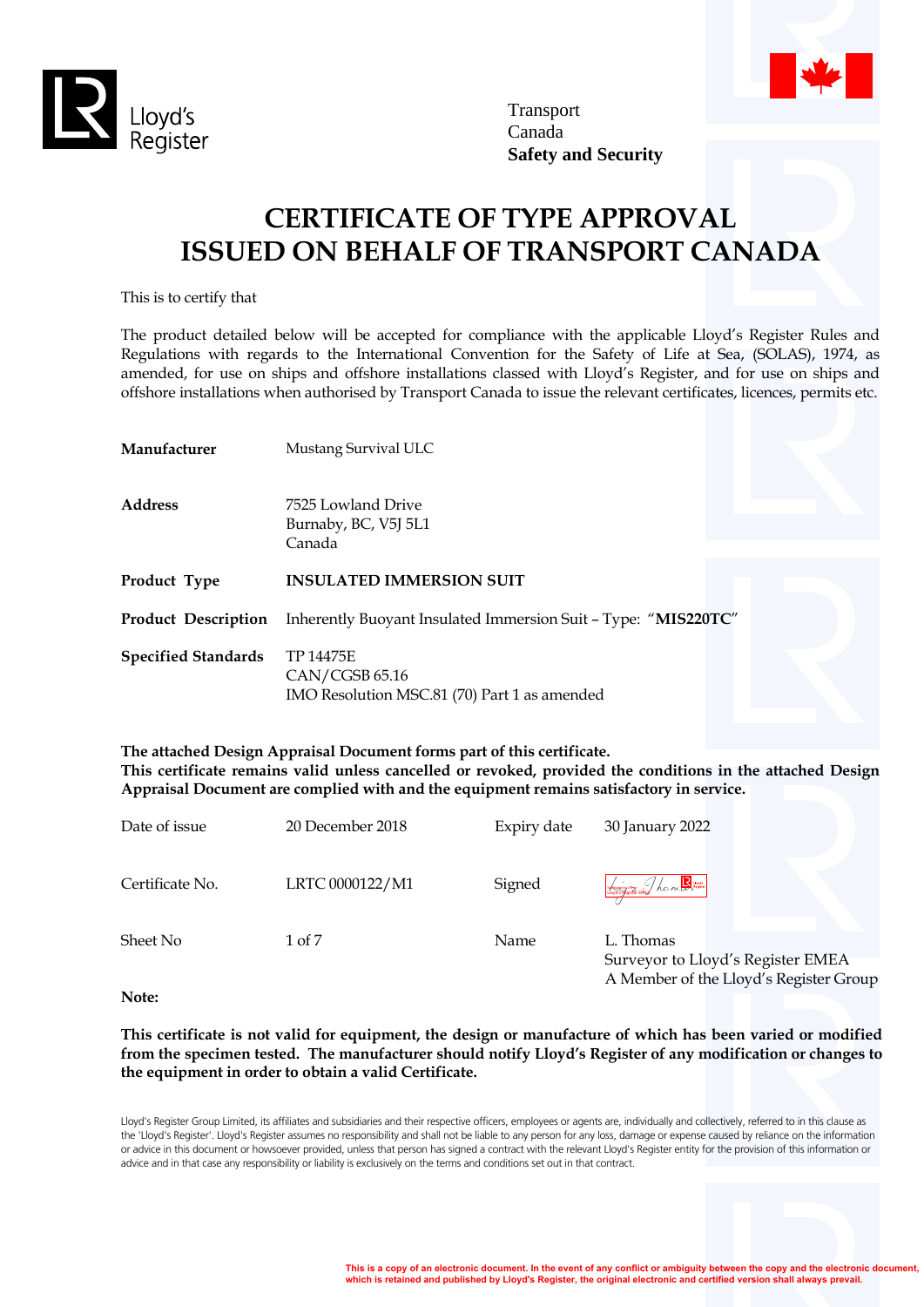

*Marine & Offshore UK&I Lloyd's Register Global Technology Centre, Southampton Boldrewood Innovation Campus, Burgess Road, Southampton, SO16 7QF Telephone +44 330 414 1000 / E-mail tass@lr.org*

Page 2 of 7

Document number LRTC 0000122/M1

Issue number

1

## **DESIGN APPRAISAL DOCUMENT**

| UKITSO/SFS/TA/LT/WP34368691<br>20 December 2018 | Date | Ouote this reference on all future communications |  |
|-------------------------------------------------|------|---------------------------------------------------|--|
|                                                 |      |                                                   |  |

#### **ATTACHMENT TO CERTIFICATE OF TYPE APPROVAL No. LRTC 0000122/M1**

The undernoted documents have been appraised for compliance with the relevant requirements of International Conventions, and this Design Appraisal Document forms part of the Certificate.

#### **EXAMINED DOCUMENTATION**

UL File MQ589 Vol 2 Sec 1 as amended by UL and reported to LR in "Mustang masterlist MIS2x0vTC" file rev 01, dated 12-Dec-18.

## **TEST REPORTS**

| <b>Report No:</b>                                                                                       | <b>Title</b>                                                   | Date            |
|---------------------------------------------------------------------------------------------------------|----------------------------------------------------------------|-----------------|
| CORD Group Ltd Report #R11-05 Section 3.4                                                               | Donning Time                                                   | May 2011        |
| CORD Group Ltd Report #R11-05 Section 3.5                                                               | Mobility Out of the Water                                      | May 2011        |
| CORD Group Ltd Report #R11-05 Section 3.6                                                               | Mobility in Water                                              | May 2011        |
| CORD Group Ltd Report #R11-05 Section 3.7                                                               | <b>Hand Dexterity</b>                                          | May 2011        |
| CORD Group Ltd Report #R11-05 Section 3.8<br>UL File MQ589 Vol 2 Sec 1 - 1DataSheet1 - Tests 11 &<br>12 | Swimming                                                       | May 2011        |
| CORD Group Ltd Report #R11-05 Section 3.9<br>UL File MQ589 Vol 2 Sec 1 - 1DataSheet1 - Test 13          | Leakage                                                        | May 2011        |
| CORD Group Ltd Report #R11-05 Section 3.10                                                              | Skid Resistance                                                | May 2011        |
| CORD Group Ltd Report #R11-05 Section 3.11<br>UL File MQ589 Vol 2 Sec 1 - 1DataSheet1 - Test 3          | Jump/Impact                                                    | <b>May 2011</b> |
| CORD Group Ltd Report #R11-05 Section 3.12                                                              | Head First Entry                                               | <b>May 2011</b> |
| CORD Group Ltd Report #R11-05 Section 3.13<br>UL File MQ589 Vol 2 Sec 1 - 1DataSheet1 - Test 4          | Field of Vision - on land                                      | May 2011        |
| CORD Group Ltd Report #R11-05 Section 3.14                                                              | Field of Vision - in water                                     | May 2011        |
| CORD Group Ltd Report #R11-05 Section 3.15<br>UL File MQ589 Vol 2 Sec 1 - 1DataSheet1 - Test 10         | Flotation Stability - Righting                                 | May 2011        |
| CORD Group Ltd Report #R11-05 Section 3.16<br>UL File MQ589 Vol 2 Sec 1 - 1DataSheet1 - Test 9          | Flotation Stability - Freeboard                                | May 2011        |
| CORD Group Ltd Report #R11-05 Section 3.19                                                              | Water Ingress - Jump Method                                    | <b>May 2011</b> |
| CORD Group Ltd Report #R11-05 Section 3.20                                                              | Water Ingress - Swimming Method                                | May 2011        |
| CORD Group Ltd Report #R11-05 Section 4.1                                                               | <b>Thermal Performance Using</b><br><b>Thermal Manikin</b>     | May 2011        |
| CORD Group Ltd Report #R11-05 Section 4.2                                                               | Inflatable Buoyancy Element -<br><b>Strength of Attachment</b> | May 2011        |
| CORD Group Ltd Report #R11-05 Section 4.3                                                               | Inflatable Buoyancy Element -<br><b>Temperature Resistance</b> | May 2011        |
| CORD Group Ltd Report #R11-05 Section 4.4                                                               | Inflatable Buoyancy Element -<br><b>Solvent Resistance</b>     | May 2011        |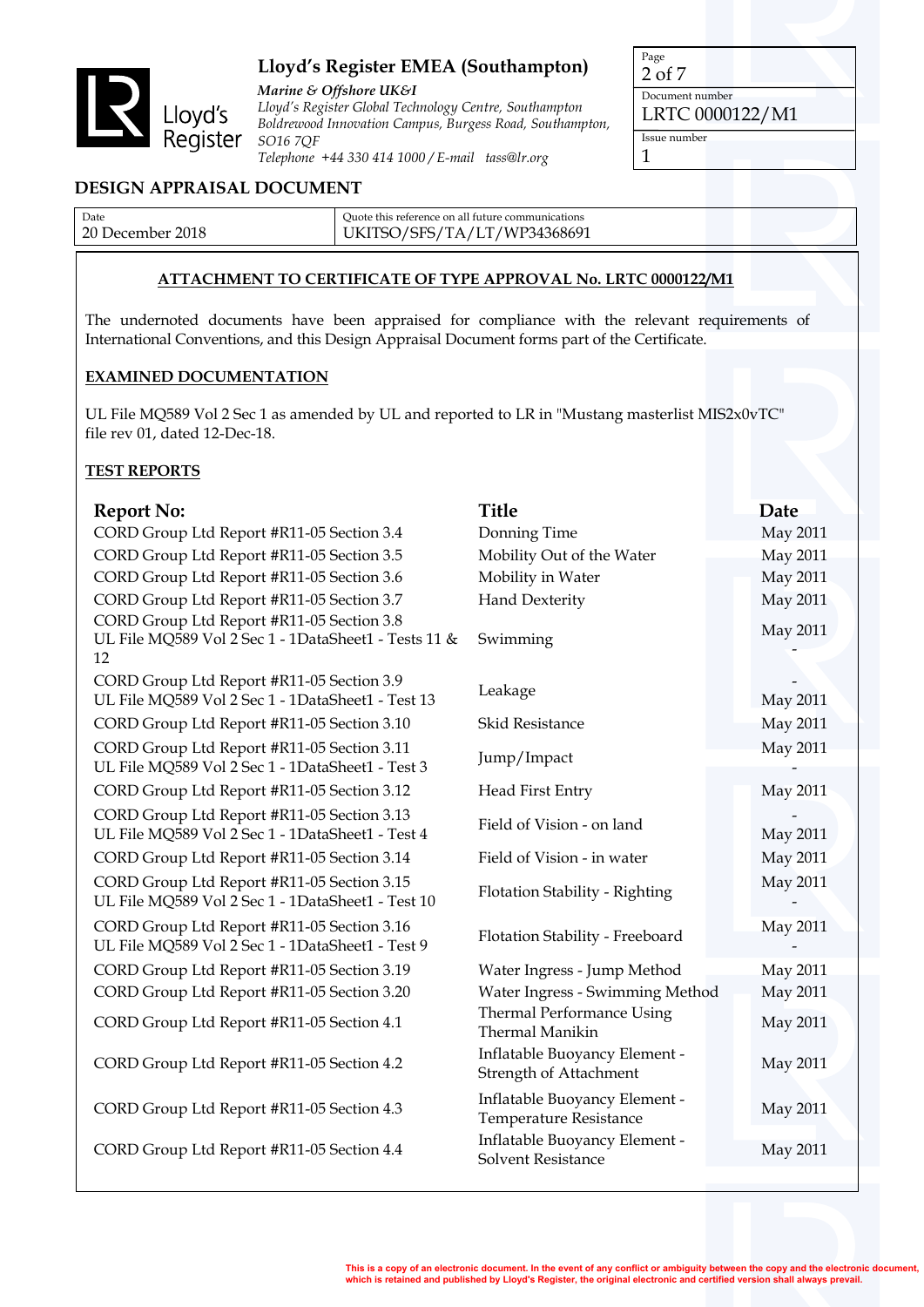

*Marine & Offshore UK&I Lloyd's Register Global Technology Centre, Southampton Boldrewood Innovation Campus, Burgess Road, Southampton, SO16 7QF Telephone +44 330 414 1000 / E-mail tass@lr.org*

Page 3 of 7

Document number LRTC 0000122/M1

Issue number

1

## **DESIGN APPRAISAL DOCUMENT**

| Date             | Quote this reference on all future communications |  |
|------------------|---------------------------------------------------|--|
| 20 December 2018 | UKITSO/SFS/TA/LT/WP34368691                       |  |
|                  |                                                   |  |

#### **ATTACHMENT TO CERTIFICATE OF TYPE APPROVAL No. LRTC 0000122/M1**

| CORD Group Ltd Report #R11-05 Section 4.5                                                      | Inflatable Buoyancy Element -<br><b>Flame Resistance</b>                   | May 2011               |
|------------------------------------------------------------------------------------------------|----------------------------------------------------------------------------|------------------------|
| CORD Group Ltd Report #R11-05 Section 4.6                                                      | Inflatable Buoyancy Element -<br><b>Puncture Resistance</b>                | <b>May 2011</b>        |
| CORD Group Ltd Report #R11-05 Section 4.7                                                      | Inflatable Buoyancy Element - Over<br>Pressure                             | May 2011               |
| CORD Group Ltd Report #R11-05 Section 4.8                                                      | Inflatable Buoyancy Element - Air<br>Retention                             | May 2011               |
| Mustang Report 2011010-1 - MIS230HR Ankle Strap<br>Attach Strength Test                        | Ankle, Wrist and Other Strap<br>Attachment Strength                        | 28.01.2011             |
| Mustang Report 2011010-1 - MIS2X0 Fabric Abrasion<br>Resistance Test                           | <b>Fabric Abrasion Resistance</b>                                          | 27-05-2011             |
| Mustang Report 2011010-2 - MIS2X0 Oil Resistance<br>Test                                       | Oil Resistance                                                             | 27.05.2011             |
| Mustang Report 2011010-3 - MIS2X0 Strength of<br>Seams                                         | <b>Strength of Seams</b>                                                   | 27.05.2011             |
| Mustang Report 2011010-4 - MIS2X0 Auxiliary<br>Buoyancy                                        | <b>Auxiliary Buoyancy</b>                                                  | 22-06-2011             |
| Mustang Report 2011010-5 - MIS2X0 Pillow Leakage                                               | Pillow Leakage Test                                                        | 24-06-2011             |
| Mustang Report 2011010-6 - MIS2X0 Total Buoyancy<br>CORD Group Ltd Report #R11-05 Section 3.17 | Total Buoyancy (Adult Small)                                               | 24-06-2011<br>May 2011 |
|                                                                                                | 1) Donning test, 2) water ingress                                          |                        |
| UL File MQ589 Vol 2 Sec 1 - 1DataSheet1 -<br>Test's 1, 2, 5, 6, 7, & 8                         | test, 5) hand dexterity test, 6)<br>walking test, 7) climbing test, 8) air |                        |
|                                                                                                | penetration test                                                           |                        |
| UL File MQ589 Vol 2 Sec 1 - 1DataSheet1 - Test 9                                               | Retro-Reflective Tape                                                      |                        |
| UL File MQ589 Vol 2 Sec 1 - 1DataSheet2 - Test 1                                               | Donning test (Adult Universal)                                             | 12.08.2009             |
| UL File MQ589 Vol 2 Sec 1 - 1DataSheet3 - Test 1                                               | Donning Test (Adult Small)                                                 |                        |
| UL File MQ589 Vol 2 Sec 1 - 1DataSheet3 - Test 2                                               | Stability & Retroreflective (Adult<br>Small)                               |                        |
| UL File MQ589 Vol 2 Sec 1 - 1DataSheet5 - Test 1                                               | Air Retention Test (Adult<br>Universal)                                    | 06.08.2009             |
| UL File MQ589 Vol 2 Sec 1 - 1DataSheet5 - Test 2                                               | Oil Resistance Test (Adult<br>Universal)                                   | 11.08.2009             |
| UL File MQ589 Vol 2 Sec 1 - 1DataSheet5 - Test 3                                               | Flame Exposure Test (Adult<br>Universal)                                   | 05.08.2009             |
| UL File MQ589 Vol 2 Sec 1 - 1DataSheet5 - Test 4                                               | Buddy Line (Adult Universal)                                               | 04-08-2009             |
| UL File MQ589 Vol 2 Sec 1 - 1DataSheet5 - Test 5                                               | Retrieval Harness Strength (Adult<br>Universal)                            | 04.08.2009             |
| UL File MQ589 Vol 2 Sec 1 - 1DataSheet6 - Test 1                                               | Temperature Cycling                                                        | 24.08.2009             |
| UL File MQ589 Vol 2 Sec 1 - 1DataSheet6 - Test 2                                               | -30 Degrees Donning Test (Adult<br>Universal)                              | 24.08.2009             |
| UL File MQ589 Vol 2 Sec 1 - 1DataSheet6 - Test 3                                               | Body Strength (Adult Universal)                                            | 04.08.2009             |
| UL File MQ589 Vol 2 Sec 1 - 1DataSheet6 - Test 5                                               | Body Strength (Adult Small)                                                | 05.08.2009             |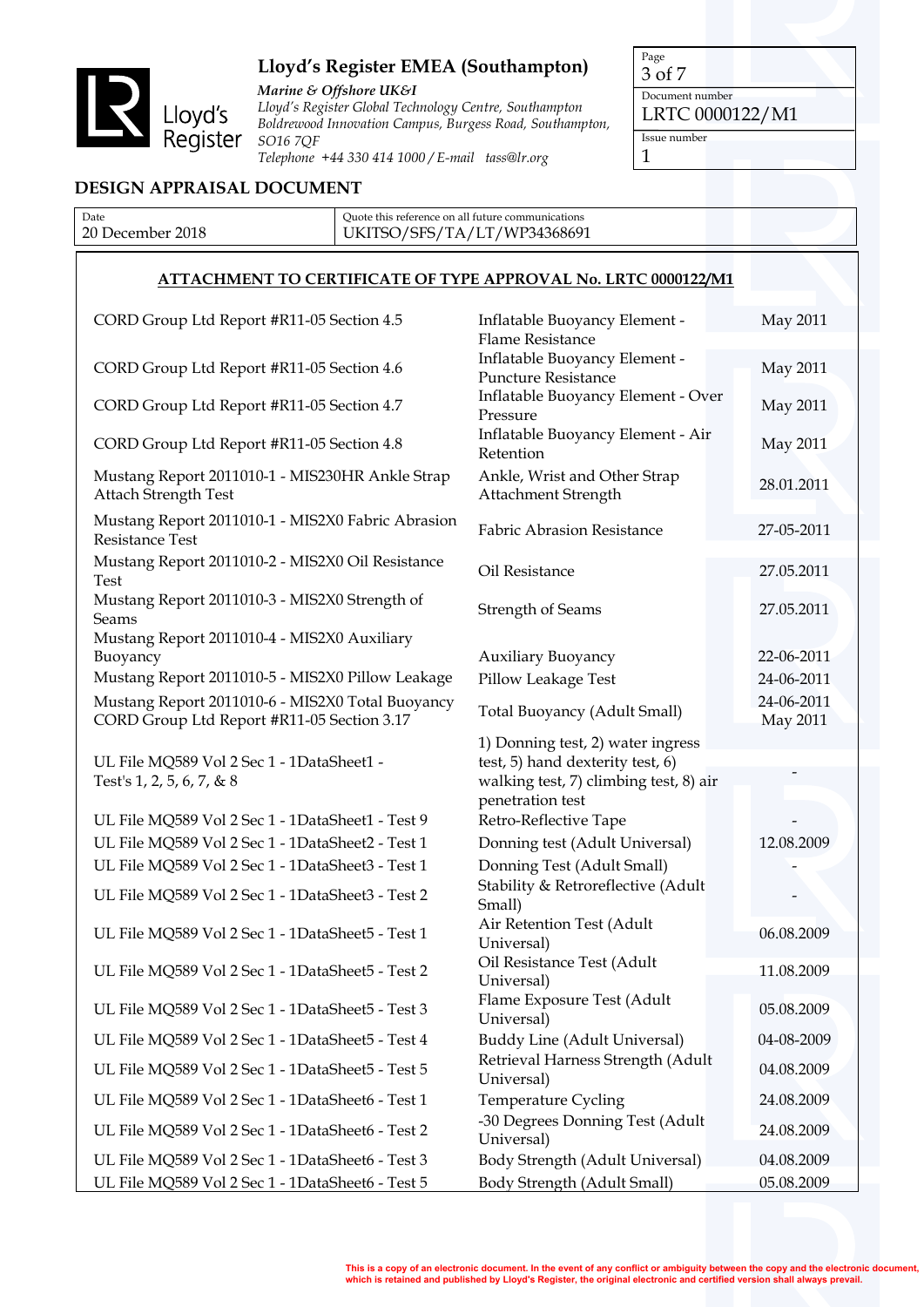

*Marine & Offshore UK&I Lloyd's Register Global Technology Centre, Southampton Boldrewood Innovation Campus, Burgess Road, Southampton, SO16 7QF Telephone +44 330 414 1000 / E-mail tass@lr.org*

Page 4 of 7

Document number LRTC 0000122/M1

Issue number

1

## **DESIGN APPRAISAL DOCUMENT**

| UKITSO/SFS/TA/LT/WP34368691<br>20 December 2018 | Date | Quote this reference on all future communications |  |  |
|-------------------------------------------------|------|---------------------------------------------------|--|--|
|                                                 |      |                                                   |  |  |

#### **ATTACHMENT TO CERTIFICATE OF TYPE APPROVAL No. LRTC 0000122/M1**

| UL File MQ589 Vol 2 Sec 1 - 1DataSheet6 - Test 6               | Seam Strength (Adult Universal)                                       | 10.08.2009 |
|----------------------------------------------------------------|-----------------------------------------------------------------------|------------|
| UL File MQ589 Vol 2 Sec 1 - 1DataSheet6 Test 2                 | -30 Degrees Donning Test (Adult<br>Universal)                         | 24-08-2009 |
| UL File MQ589 Vol 2 Sec 1 - 1DataSheet7 - Test 1               | Dimensional Verification (Adult<br>Universal)                         | 17.08.2009 |
| UL File MQ589 Vol 2 Sec 1 - 1DataSheet7 - Test 2               | Measured Buoyancy (Adult<br>Universal)                                | 19.08.2009 |
| UL File MQ589 Vol 2 Sec 1 - 1DataSheet7 - Test 3               | Adjusted Buoyancy (Adult<br>Universal)                                | 19.08.2009 |
| UL File MQ589 Vol 2 Sec 1 - 1DataSheet9 - Test 1               | Dimensional Verification (Adult<br>Small)                             | 24.08.2009 |
| UL File MQ589 Vol 2 Sec 1 - 1DataSheet9 - Test 2               | Measured Buoyancy (Adult Small)                                       | 27.08.2009 |
| UL File MQ589 Vol 2 Sec 1 - 1DataSheet9 - Test 3               | Adjusted Buoyancy (Adult Small)                                       | 27.08.2009 |
| UL File MQ589 Vol 2 Sec 1 - 1DataSheet10 - Test 1              | Dimensional Verification (Adult<br>Oversize)                          | 18.08.2009 |
| UL File MQ589 Vol 2 Sec 1 - 1DataSheet10 - Test 2              | Measured Buoyancy (Adult<br>Oversize)                                 | 25.08.2009 |
| UL File MQ589 Vol 2 Sec 1 - 1DataSheet10 - Test 3              | Adjusted Buoyancy (Adult<br>Oversize)                                 | 25.08.2009 |
| UL File MQ589 Vol 2 Sec 1 - 1DataSheet11 - Test 1              | Fit Evaluation (Adult Oversize)                                       | 04.08.2009 |
| UL File MQ589 Vol 2 Sec 1 - 1DataSheet12 - Test 1              | <b>Thermal Protection Test</b>                                        | xx.06.2009 |
| UL File MQ589 Vol 2 Sec 1 - 1DataSheet13 - Test 1              | <b>Infrared Analysis</b>                                              | 11.09.2009 |
| UL File MQ589 Vol 2 Sec 1 - 4DataSheet1 - Test 3               | Harness Thickness (Adult Small)                                       | 23.06.2010 |
| UL File MQ589 Vol 2 Sec 1 - 4DataSheet1 - Test 4               | <b>Buddy Line Test</b><br>(Adult Small and Adult Universal))          | 23.06.2010 |
| UL File MQ589 Vol 2 Sec 1 - 10DataSheet1 - Test 1              | Body Strength (Child, tested to<br>Adult Loads)                       | 02.10.2017 |
| UL File MQ589 Vol 2 Sec 1 - 10DataSheet1 - Test 2              | Retrieval Harness Strength<br>(Child, tested to Adult Loads)          | 02.10.2017 |
| UL File MQ589 Vol 2 Sec 1 - 10DataSheet1 - Test 3              | Buddy Line Test (Child, tested to<br>Adult Loads)                     | 02.10.2017 |
| UL File MQ589 Vol 2 Sec 1 - 10DataSheet1 - Test 4              | Seam Strength (Child, tested to<br>Adult Loads)                       | 04.10.2017 |
| UL File MQ589 Vol 2 Sec 1 - 11DataSheet1 - Test 1              | <b>Buddy Line Test</b><br>(Child, Adult Small and Audlt<br>Universal) | 21-06.2018 |
| UL File MQ715 Test Report No. 5                                | Sheifloat Foam Flotation Material<br>Test                             | 29.05.2012 |
| UL MQ589 Vol 2 Sec 1 Test Record (Tests T1 to T11) -<br>Test 1 | Report on Immersion Suits                                             | 22.09.2009 |
| UL MQ589 Vol 2 Sec 1 Test Record (Tests T1 to T11) -<br>Test 2 | Material Info Corrections                                             | 01.10.2009 |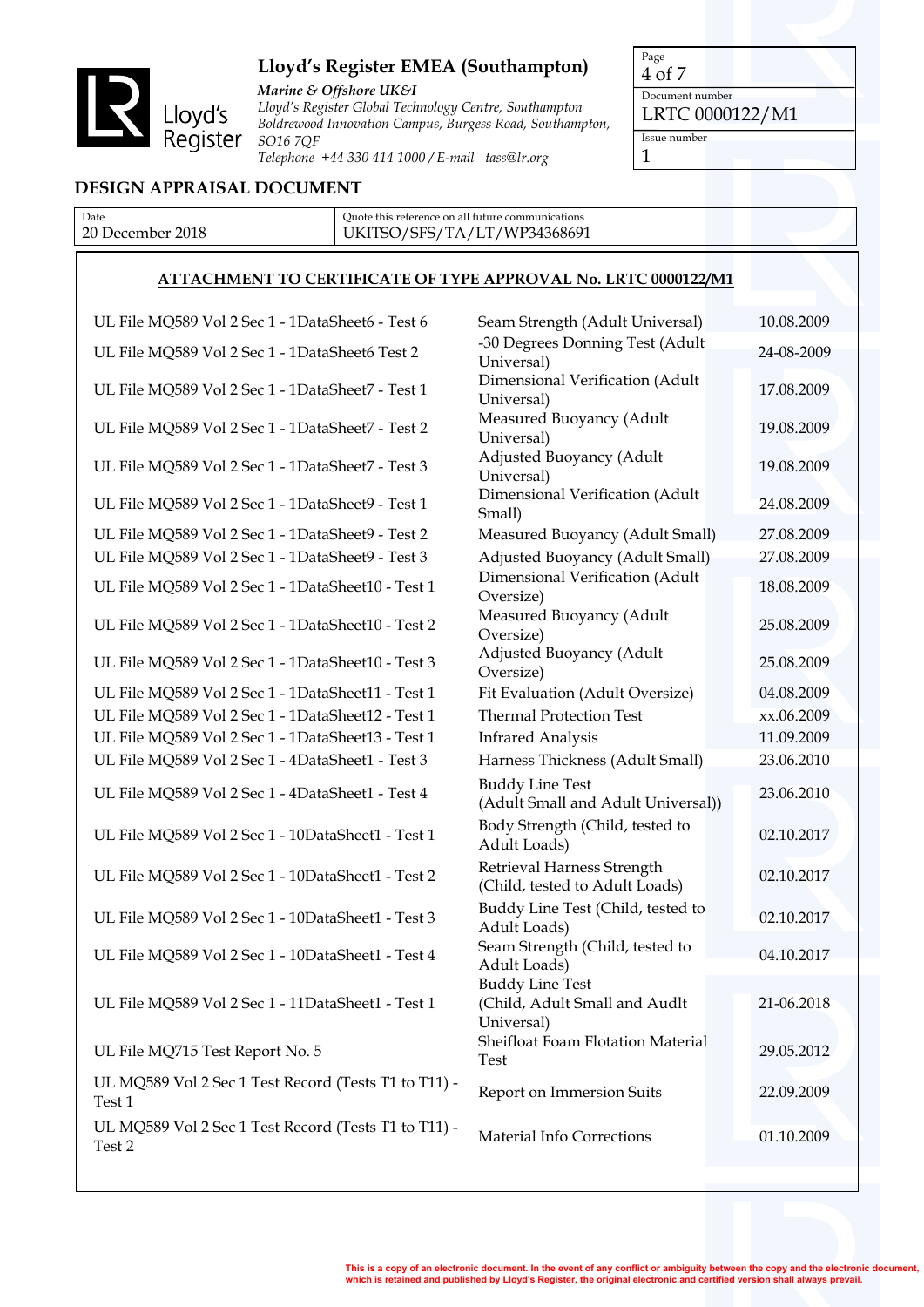

*Marine & Offshore UK&I Lloyd's Register Global Technology Centre, Southampton Boldrewood Innovation Campus, Burgess Road, Southampton, SO16 7QF Telephone +44 330 414 1000 / E-mail tass@lr.org*

Page 5 of 7

Document number

LRTC 0000122/M1 Issue number

1

## **DESIGN APPRAISAL DOCUMENT**

| Date             | Ouote this reference on all future communications |  |
|------------------|---------------------------------------------------|--|
| 20 December 2018 | JKITSO<br>ISO/SFS/TA/LT/WP34368691                |  |
|                  |                                                   |  |

#### **ATTACHMENT TO CERTIFICATE OF TYPE APPROVAL No. LRTC 0000122/M1**

| UL MQ589 Vol 2 Sec 1 Test Record (Tests T1 to T11) -<br>Test 3  | <b>Boot Sole Thickness</b>     | 16.10.2009 |
|-----------------------------------------------------------------|--------------------------------|------------|
| UL MQ589 Vol 2 Sec 1 Test Record (Tests T1 to T11) -<br>Test 4  | <b>SOLAS</b> Compliance        | 23.07.2010 |
| UL MQ589 Vol 2 Sec 1 Test Record (Tests T1 to T11) -<br>Test 5  | Buddy Line not optional        | 05.11.2010 |
| UL MQ589 Vol 2 Sec 1 Test Record (Tests T1 to T11) -<br>Test 6  | Add Serial # option            | 23.07.2010 |
| UL MQ589 Vol 2 Sec 1 Test Record (Tests T1 to T11) -<br>Test 7  | Non-SOLAS base models          | 22.02.2011 |
| UL MQ589 Vol 2 Sec 1 Test Record (Tests T1 to T11) -<br>Test 8  | Non-SOLAS model markings       | 14.04.2011 |
| UL MQ589 Vol 2 Sec 1 Test Record (Tests T1 to T11) -<br>Test 9  | Add Sheifloat foam             | 16.05.2013 |
| UL MQ589 Vol 2 Sec 1 Test Record (Tests T1 to T11) -<br>Test 10 | Add Shenzen Thread             | 30.11.2017 |
| UL MQ589 Vol 2 Sec 1 Test Record (Tests T1 to T11) -<br>Test 11 | Buddy Line with Shenzen thread | 03.07.2018 |

## **CONDITIONS OF CERTIFICATION**

- 1. Each immersion suit and its packaging shall be marked with the height/weight range of persons for whom it is approved;
- 2. MIS220 TC- ADULT SMALL, for weight range 40-100 kg & height 120-170cm;
- 3. The design buoyancy of the immersion suit designs are;
- 4. MIS220 TC ADULT SMALL, 128.5 N;
- 5. Alterations/modifications to the Type Approved immersion suits shall be authorized, agreed and tracked by Lloyd's Register through the agreed master list update process. The product shall be in compliance with SOLAS and Flag State Administration (of the vessel on which the immersion suit is installed) requirements at all times.
- 6. Transport Canada certification of the immersion suit is based on policy document TP 13585 E
- 7. Each immersion suit and its packaging shall be marked with the height/weight range of persons for whom it is approved in accordance to paragraph 8 of CAN/CGSB-65.16-2005. The suit shall be marked or label attached to clearly indicate that the suit can be worn without needing a separate lifejacket
- 8. The immersion suit is to be fitted with retro-reflective material in accordance with IMO Resolution A.658 (16)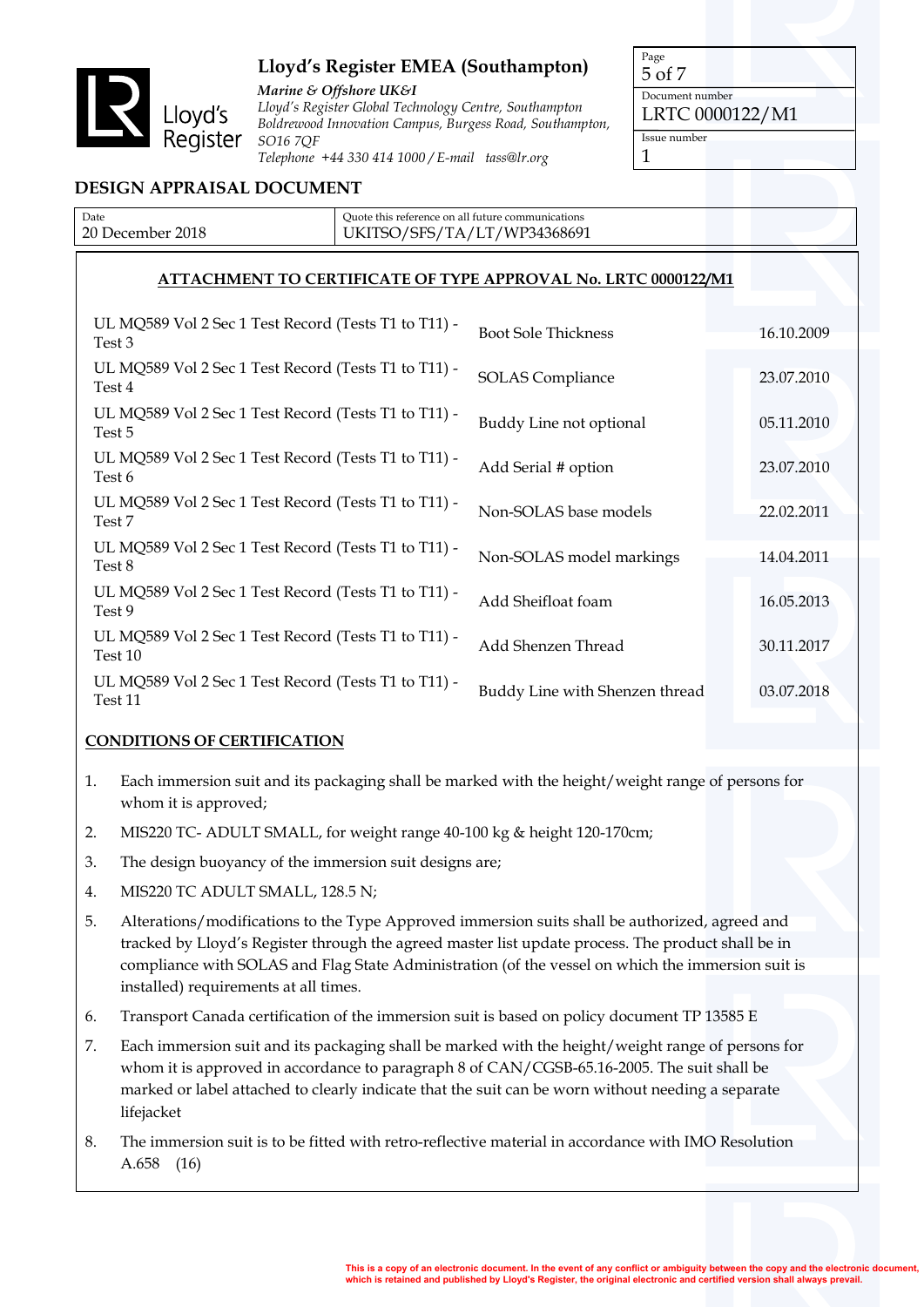

*Marine & Offshore UK&I Lloyd's Register Global Technology Centre, Southampton Boldrewood Innovation Campus, Burgess Road, Southampton, SO16 7QF Telephone +44 330 414 1000 / E-mail tass@lr.org*

Page 6 of 7 Document number LRTC 0000122/M1

Issue number 1

#### **DESIGN APPRAISAL DOCUMENT**

| Date             | Quote this reference on all future communications |  |
|------------------|---------------------------------------------------|--|
| 20 December 2018 | UKITSO/SFS/TA/LT/WP34368691                       |  |
|                  |                                                   |  |

#### **ATTACHMENT TO CERTIFICATE OF TYPE APPROVAL No. LRTC 0000122/M1**

- 9. Instruction for use in both English and French shall be provided with each Immersion Suit as prescribed by SOLAS Regulation III/35 one or more additional copies shall be provided for inclusion in the Vessel's Training Manual
- 10. As prescribed by SOLAS Regulation III/36 and where applicable, Immersion Suit shall be maintained as per manufacturer's instructions
- 11. Each immersion suit and its packaging shall be permanently and clearly marked at least with: name of the manufacturer, date of manufacture or lot number, the model designation, the weight and height range of persons suitable to wear the immersion suit, simple donning instructions and approval certificate number. The label must also clearly state that the suit complies with the IMO LSA Code (wording such as IMO LSA Code Res. MSC.48 (66) is also acceptable)
- 12. All instructions or markings that accompany life-saving appliances or are printed directly on the appliances must be in both English and French as per Transport Canada Standard No: TP 14612E (05/2011), paragraph 2.2.1.3. However independent signage can be accepted in lieu of the instructions or marking required in paragraph 2.2.1.3 if it is in both English and French, highly visible (size, colour, posting location), water and weather proof and posted at each muster station and where the appliance is stored
- 13. Each immersion suit shall be supplied with an explanatory leaflet in English and French containing instructions for care and maintenance of the immersion suit. When carrying out the inspection of immersion suits as required by SOLAS regulation III/20.7.2 consideration should be given to IMO MSC/Circ.1047 on Guidelines for Monthly Shipboard Inspection of Immersion Suits and Antiexposure Suits by the Ship's Crew
- 14. An approved light and whistle meeting the requirements of LSA Code Regulations II/2.2.3 and II/2.2.1.14, respectively, are to be fitted. The light is to be tested and meet the requirements of IMO Res. MSC.81 (70), I/10.3 and 10.4 and is attachment have to be to the satisfaction of the attending Surveyors
- 15. The on board arrangements and installation of this product are not part of this Design Appraisal or Certificate. All such arrangements are to be to the satisfaction of the Surveyors attending on board
- 16. If the specified standards are amended during the validity of this certificate, this product type is to be re-approved prior to it being supplied to vessels to which the amended standards apply
- 17. Production items are to be manufactured in accordance with a quality control system which shall be maintained to ensure compliance with SOLAS Regulation III/5
- 18. Production items are to be manufactured in accordance with a quality control procedure and records kept as required by MSC.81(70) Part 2, Paragraph 1.2. Production tests are to be conducted to ensure compliance with SOLAS Chapter III Regulation 5. This does not preclude any further testing to additional requirements of the Marine Administration of the country where the ship is registered (i.e. the flag state) or those acting on behalf of that Administration